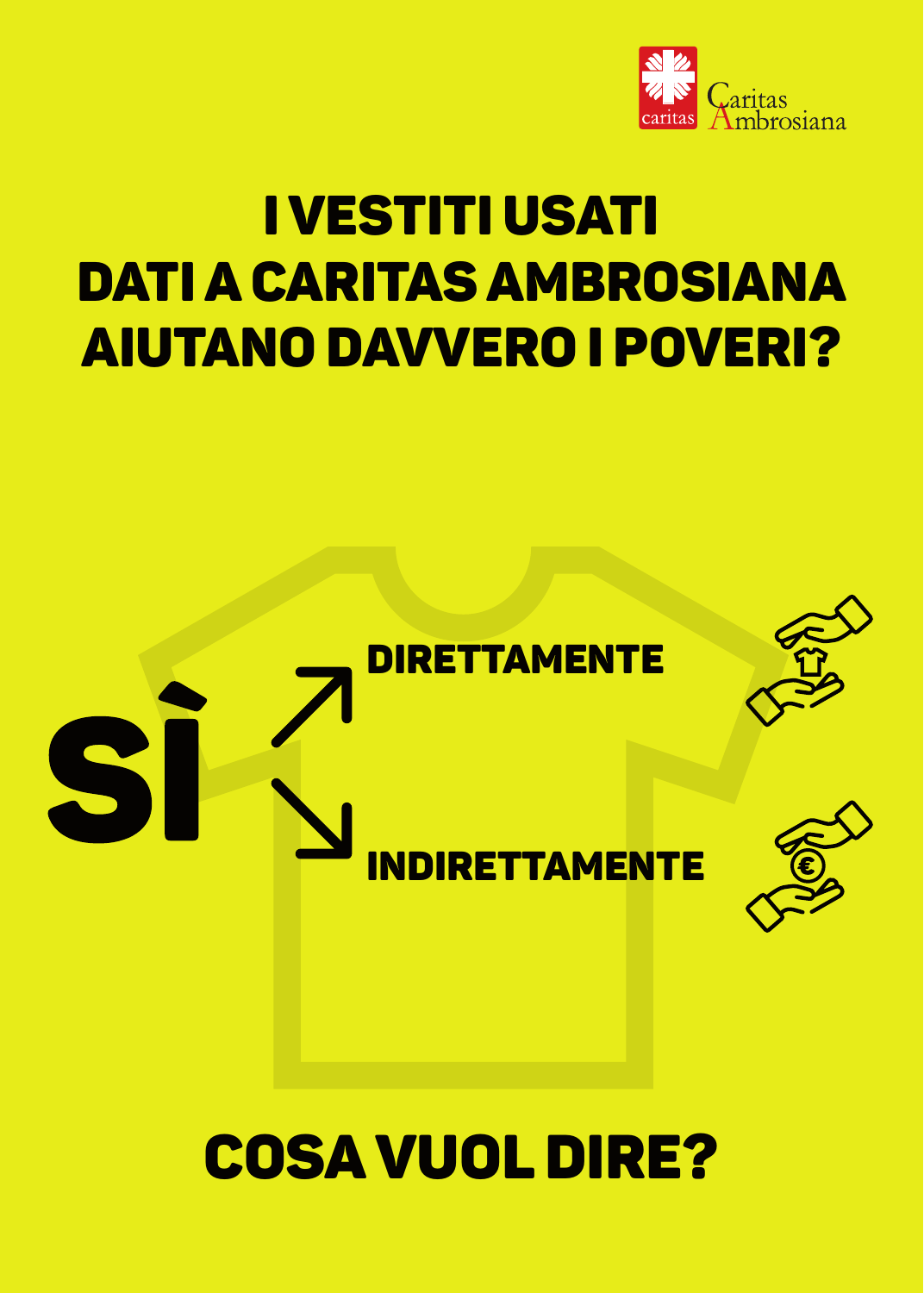

# DIRETTAMENTE

#### $\overline{\mathbf{0}}$

**I VESTITI DONATI IN PARROCCHIA VENGONO DATI GRATUITAMENTE AI BISOGNOSI** 



LE ECCEDENZE **VENGONO MESSE NEI CASSONETTI GIALLI** 

# INDIRETTAMENTE



I VESTITI RACCOLTI NEI CASSONETTI GIALLI VENGONO VENDUTI AD AZIENDE **AUTORIZZATE DAGLI ENTI PUBBLICI AL RECUPERO DEGLI ABITI USATI E IL** RICAVATO È DESTINATO A PROGETTI DI **SOLIDARIETÀ** 

## PERCHÉ VENDIAMO I VESTITI?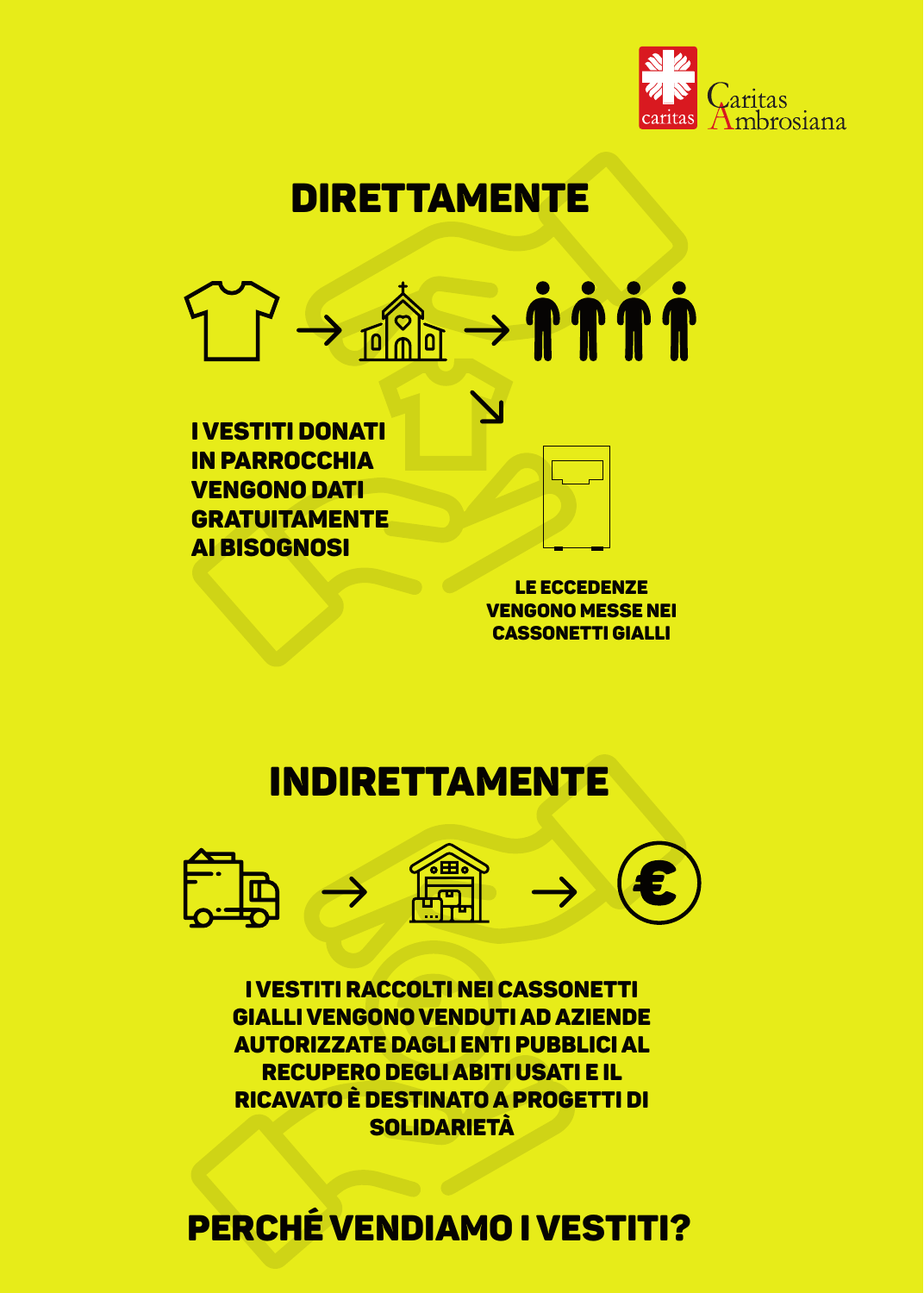

# **É IMPORTANTE SAPERE CHE...**



<u>I VESTITI RACCOLTI ATTRAVERSO I</u> CASSONETTI GIALLI SONO MOLTI DI PIÙ DI QUELLI CHE POTREMMO DISTRIBUIRE A CHI NE HA BISOGNO



**I VESTITI USATI MESSI NEI CASSONETTI GIALLI PER LEGGE** SONO RIFIUTI

NON POSSONO ESSERE DONATI E UTILIZZATI SE NON VENGONO IGIENIZZATI E SANIFICATI

### **COSA AVREMMO POTUTO FARE DI** QUESTA MONTAGNA DI "RIFIUTI"?

**BUTTARLI IN DISCARICA** ISATI RACCOLT IN QUESTI ANNI AVREMMO CREATO UNA DISCARICA **GRANDE COME LO STADIO DI** SAN SIRO E ALTA 6 VOLTE LO **STESSO STADIO** 







VENDENDO I VESTITI AD AZIENDE

#### SPECIALIZZATE POSSIAMO AIUTARE I POVERI

#### FINANZIANDO PROGETTI CON IL RICAVATO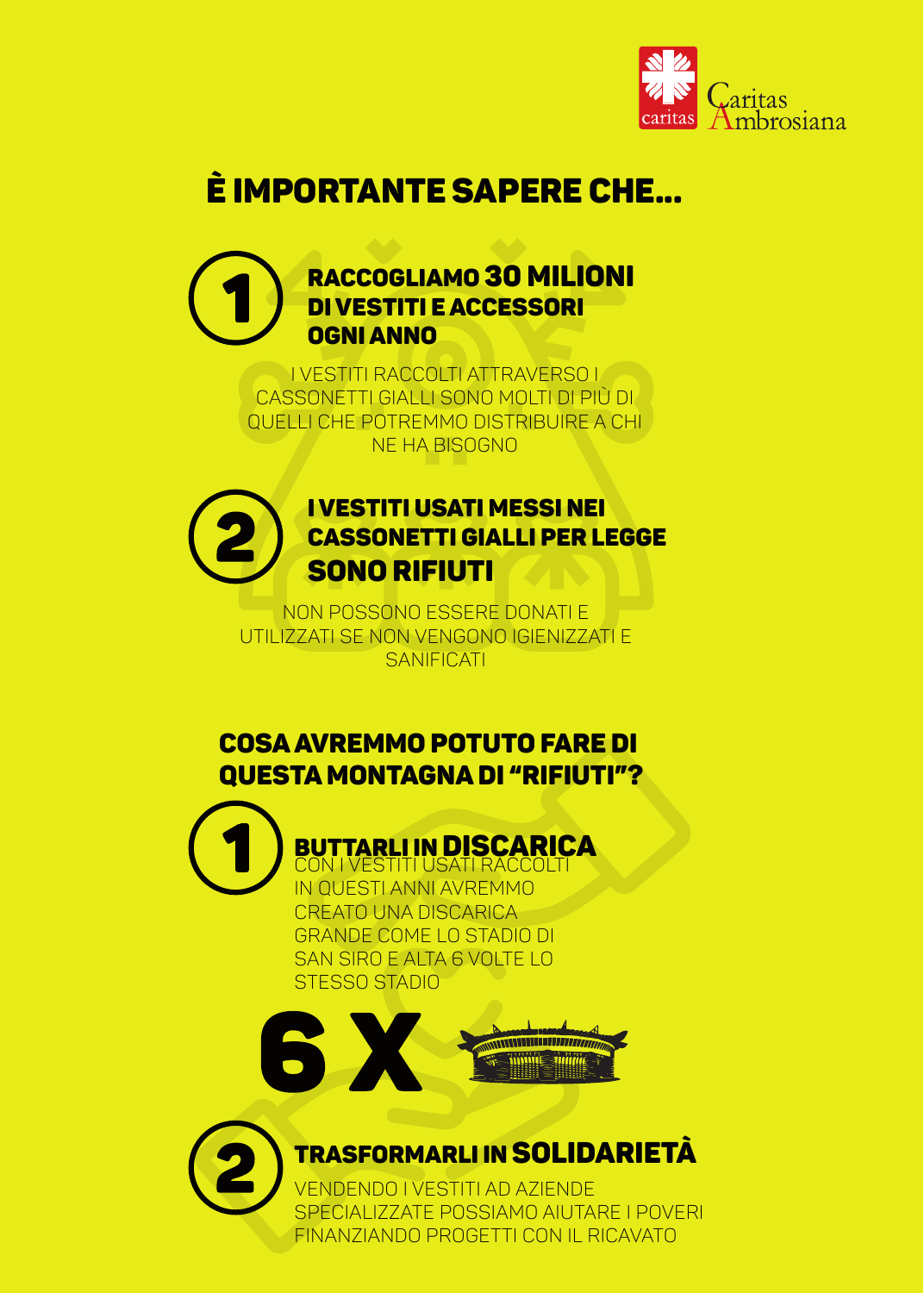

### CARITAS AMBROSIANA GESTISCE DIRETTAMENTE I VESTITI DEI CASSONETTI GIALLI?

#### A CHI VENDIAMO I VESTITI USATI?

SI AVVALE DELLA RETE R.I.U.S.E. FORMATA DA COOPERATIVE SOCIALI CHE HANNO UN LEGAME DIRETTO CON LE CARITAS DIOCESANE DI MILANO E BRESCIA DOTATE DI CERTIFICAZIONE DI QUALITÀ E ISCRITTE ALLA WHITE LIST PRESSO LA PREFETTURA

#### A IMPRESE COMMERCIALI SPECIALIZZATE E AUTORIZZATE ALLE QUALI CHIEDIAMO DELLE GARANZIE:

SOTTOSCRIZIONE DI UN

#### CONTRATTO ETICO

- DURC IN CORSO DI VALIDITÀ
- AUTOCERTIFICAZIONE ANTIMAFIA
- CERTIFICATO CARICHI PENDENTI
- CERTIFICAZIONE CAMERALE



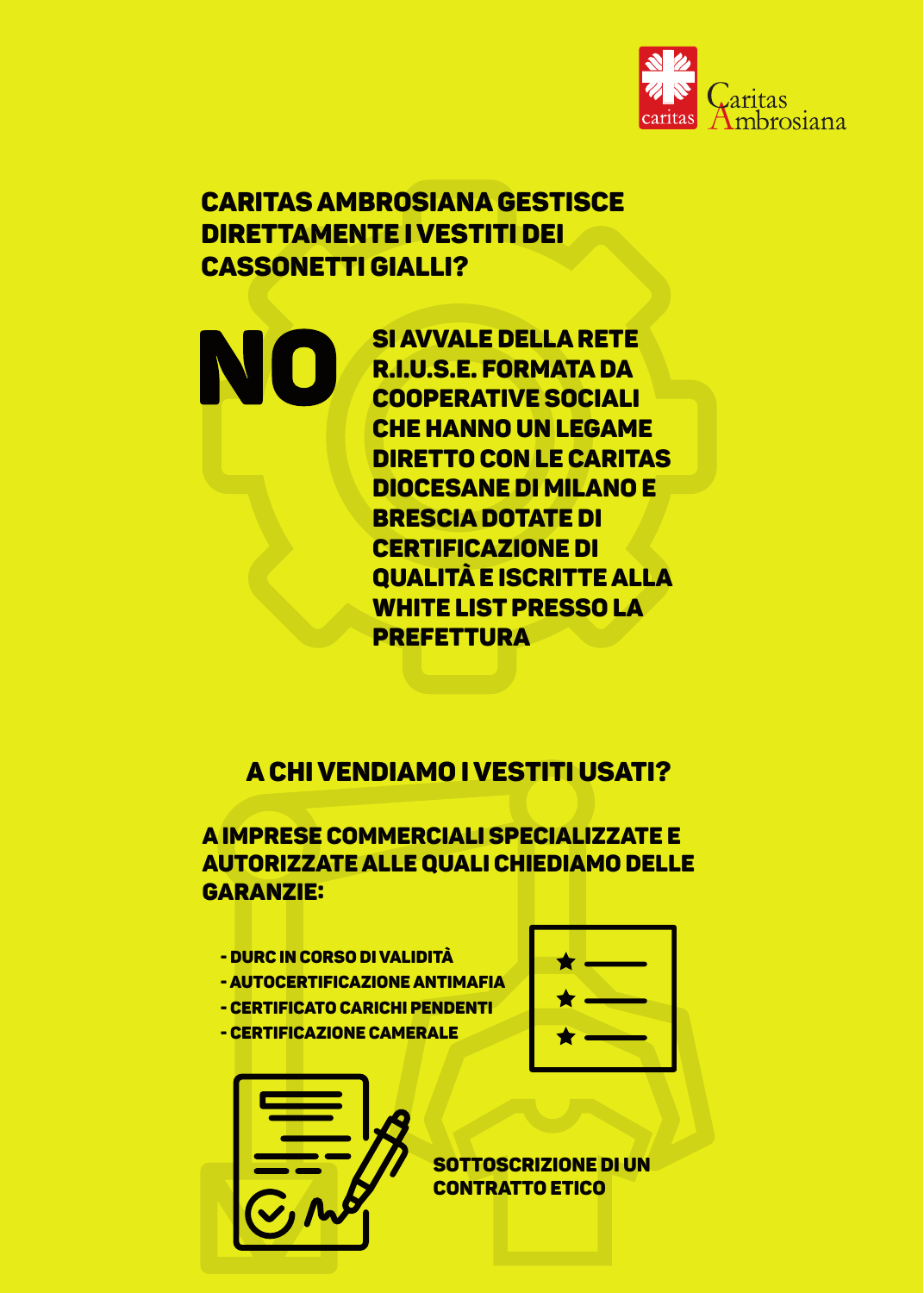

## COSA NE FACCIAMO DEL RICAVATO?

## L'AMBIENTE NE GUADAGNA?

141 PROGETTI DI SOLIDARIETÀ SOCIALE

> 42.000 TONNELLATE DI EMISSIONI DI C02

3.500 TONNELLATE DI FERTILIZZANTI







70 MILIARDI DI METRI CUBI DI ACQUA



5.600 PERSONE AIUTATE GRAZIE AI PROGETTI



IN PIÙ DIAMO LAVORO A 31 SOGGETTI SVANTAGGIATI



DAL 1998 AD OGGI ABBIAMO RICAVATO 3,5 MILIONI DI EURO CHE HANNO SOSTENUTO

GRAZIE ALLA VENDITA DI VESTITI USATI RACCOLTI NEI CASSONETTI GIALLI NEL SOLO 2018 SONO STATI RISPARMIATI